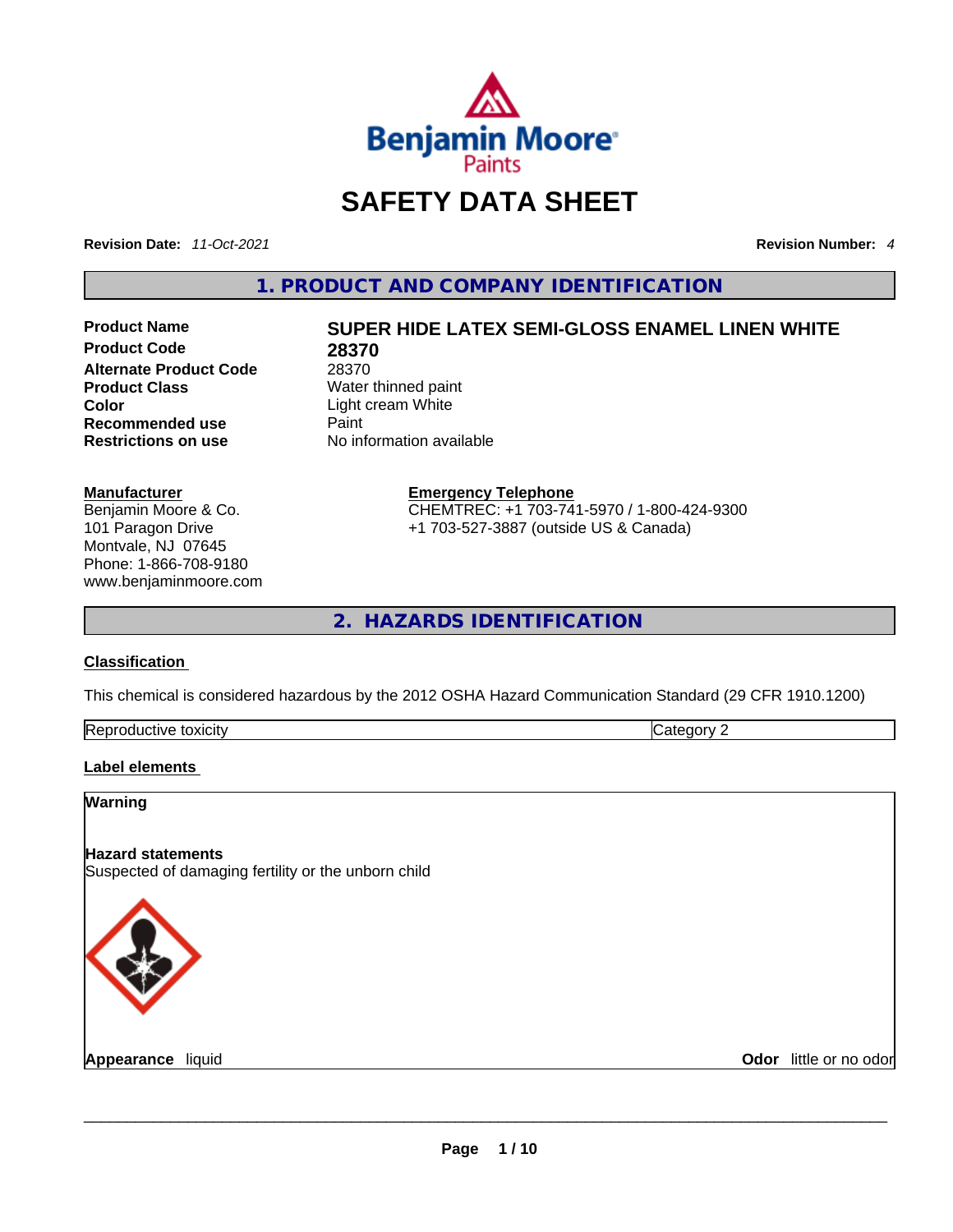#### **Precautionary Statements - Prevention**

Obtain special instructions before use

Do not handle until all safety precautions have been read and understood Use personal protective equipment as required

#### **Precautionary Statements - Response**

IF exposed or concerned: Get medical advice/attention

#### **Precautionary Statements - Storage**

Store locked up

#### **Precautionary Statements - Disposal**

Dispose of contents/container to an approved waste disposal plant

#### **Hazards not otherwise classified (HNOC)**

Not applicable

#### **Other information**

No information available

 **WARNING:** This product contains isothiazolinone compounds at levels of <0.1%. These substances are biocides commonly found in most paints and a variety of personal care products as a preservative. Certain individuals may be sensitive or allergic to these substances, even at low levels.

#### **3. COMPOSITION INFORMATION ON COMPONENTS**

| <b>Chemical name</b>                                                         | CAS No.    | Weight-%    |
|------------------------------------------------------------------------------|------------|-------------|
| Titanium dioxide                                                             | 13463-67-7 | $15 - 20$   |
| Kaolin                                                                       | 1332-58-7  | - 5         |
| Propanoic acid, 2-methyl-, monoester with<br>2,2,4-trimethyl-1,3-pentanediol | 25265-77-4 | 1 - 5       |
| Propylene glycol                                                             | 57-55-6    | - 5         |
| Ammonia                                                                      | 7664-41-7  | $0.1 - 0.5$ |
| Trimethylolpropane                                                           | 77-99-6    | $0.1 - 0.5$ |

| 4. FIRST AID MEASURES                                                                                    |
|----------------------------------------------------------------------------------------------------------|
| No hazards which require special first aid measures.                                                     |
| Rinse thoroughly with plenty of water for at least 15 minutes and consult a<br>physician.                |
| Wash off immediately with soap and plenty of water while removing all<br>contaminated clothes and shoes. |
| Move to fresh air. If symptoms persist, call a physician.                                                |
| Clean mouth with water and afterwards drink plenty of water. Consult a physician<br>if necessary.        |
|                                                                                                          |
|                                                                                                          |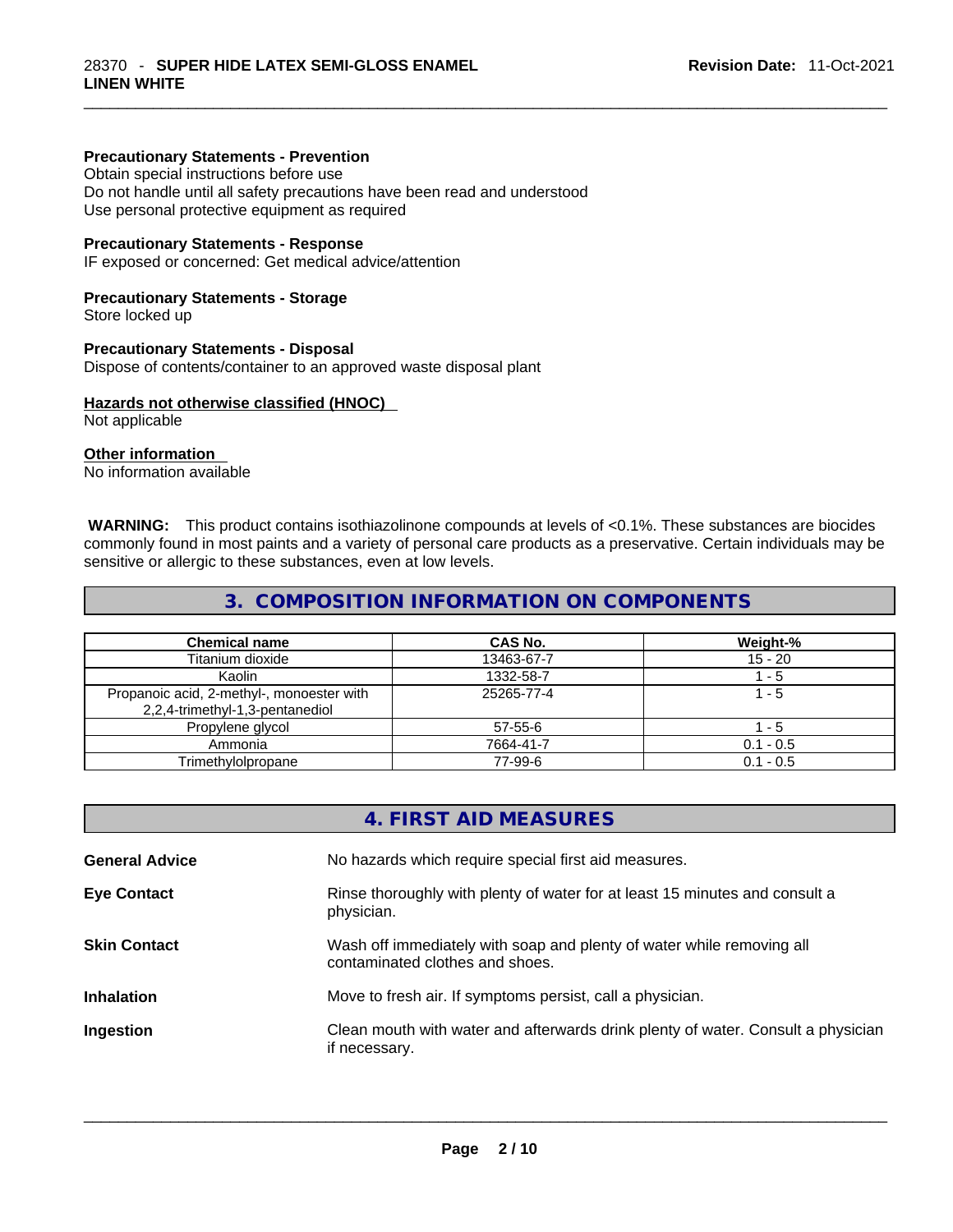| <b>Most Important</b><br><b>Symptoms/Effects</b>                                                  | None known.            |                                                                                                                                              |                                                                                                            |  |
|---------------------------------------------------------------------------------------------------|------------------------|----------------------------------------------------------------------------------------------------------------------------------------------|------------------------------------------------------------------------------------------------------------|--|
| <b>Notes To Physician</b>                                                                         | Treat symptomatically. |                                                                                                                                              |                                                                                                            |  |
|                                                                                                   |                        | 5. FIRE-FIGHTING MEASURES                                                                                                                    |                                                                                                            |  |
| <b>Suitable Extinguishing Media</b>                                                               |                        |                                                                                                                                              | Use extinguishing measures that are appropriate to local<br>circumstances and the surrounding environment. |  |
| Protective equipment and precautions for firefighters                                             |                        | As in any fire, wear self-contained breathing apparatus<br>pressure-demand, MSHA/NIOSH (approved or equivalent)<br>and full protective gear. |                                                                                                            |  |
| <b>Specific Hazards Arising From The Chemical</b>                                                 |                        | extreme heat.                                                                                                                                | Closed containers may rupture if exposed to fire or                                                        |  |
| Sensitivity to mechanical impact                                                                  |                        | No                                                                                                                                           |                                                                                                            |  |
| Sensitivity to static discharge                                                                   |                        | No.                                                                                                                                          |                                                                                                            |  |
| <b>Flash Point Data</b><br>Flash point (°F)<br>Flash Point (°C)<br><b>Method</b>                  |                        | Not applicable<br>Not applicable<br>Not applicable                                                                                           |                                                                                                            |  |
| <b>Flammability Limits In Air</b>                                                                 |                        |                                                                                                                                              |                                                                                                            |  |
| Lower flammability limit:<br><b>Upper flammability limit:</b>                                     |                        | Not applicable<br>Not applicable                                                                                                             |                                                                                                            |  |
| Health: 2<br><b>NFPA</b>                                                                          | Flammability: 0        | Instability: 0                                                                                                                               | Special: Not Applicable                                                                                    |  |
| <b>NFPA Legend</b><br>0 - Not Hazardous<br>1 - Slightly<br>2 - Moderate<br>3 - High<br>4 - Severe |                        |                                                                                                                                              |                                                                                                            |  |

*The ratings assigned are only suggested ratings, the contractor/employer has ultimate responsibilities for NFPA ratings where this system is used.* 

*Additional information regarding the NFPA rating system is available from the National Fire Protection Agency (NFPA) at www.nfpa.org.* 

# **6. ACCIDENTAL RELEASE MEASURES**

| <b>Personal Precautions</b>      | Avoid contact with skin, eyes and clothing. Ensure adequate ventilation. |
|----------------------------------|--------------------------------------------------------------------------|
| <b>Other Information</b>         | Prevent further leakage or spillage if safe to do so.                    |
| <b>Environmental precautions</b> | See Section 12 for additional Ecological Information.                    |
| <b>Methods for Cleaning Up</b>   | Soak up with inert absorbent material. Sweep up and shovel into suitable |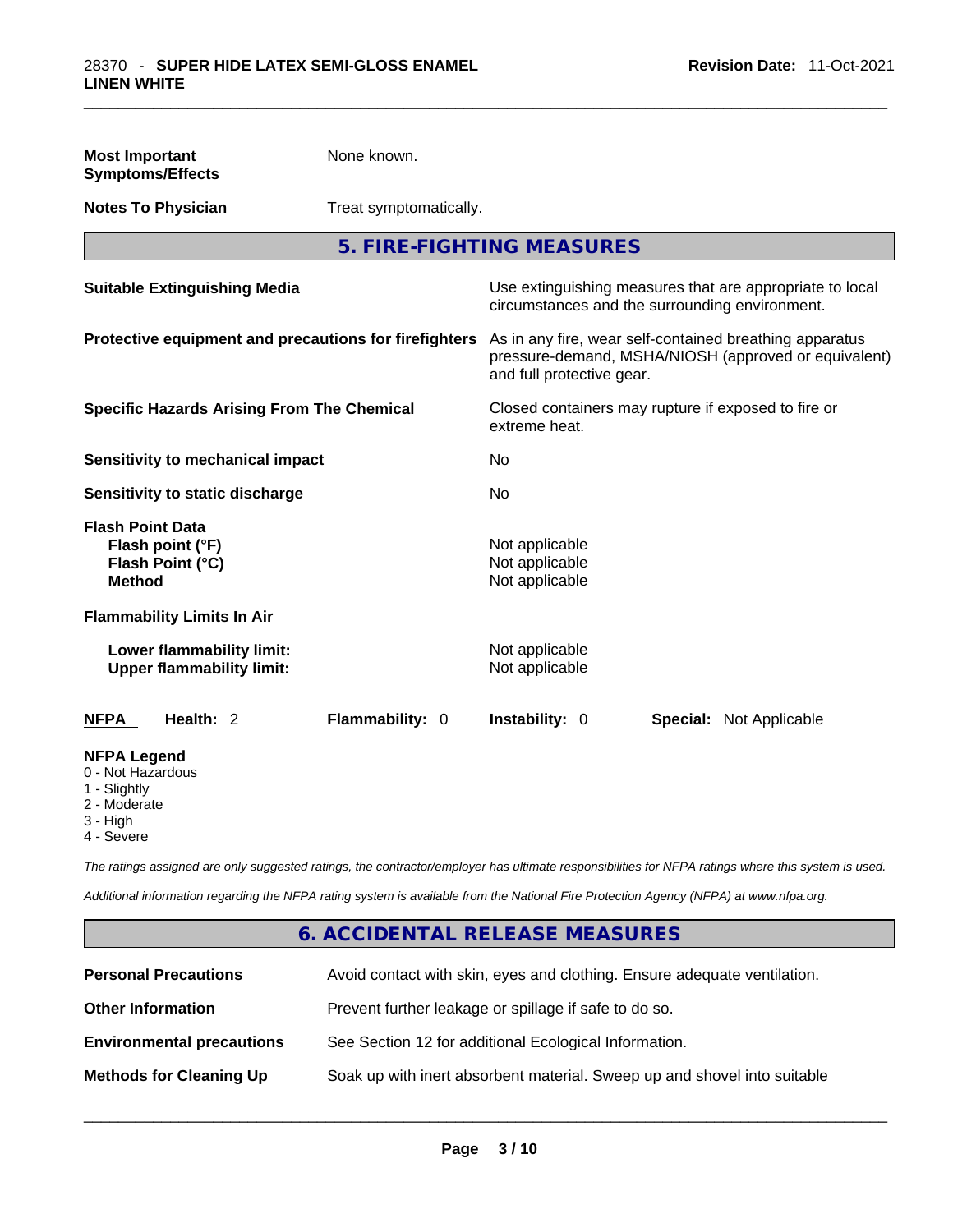containers for disposal.

|                               | 7. HANDLING AND STORAGE                                                                                                                                                          |
|-------------------------------|----------------------------------------------------------------------------------------------------------------------------------------------------------------------------------|
| <b>Handling</b>               | Avoid contact with skin, eyes and clothing. Avoid breathing vapors, spray mists or<br>sanding dust. In case of insufficient ventilation, wear suitable respiratory<br>equipment. |
| <b>Storage</b>                | Keep container tightly closed. Keep out of the reach of children.                                                                                                                |
| <b>Incompatible Materials</b> | No information available                                                                                                                                                         |
|                               |                                                                                                                                                                                  |

# **8. EXPOSURE CONTROLS/PERSONAL PROTECTION**

#### **Exposure Limits**

| <b>Chemical name</b> | <b>ACGIH TLV</b>                           | <b>OSHA PEL</b>            |
|----------------------|--------------------------------------------|----------------------------|
| Titanium dioxide     | TWA: $10 \text{ mg/m}^3$                   | 15 mg/m $3$ - TWA          |
| Kaolin               | TWA: $2 \text{ mg/m}^3$ particulate matter | 15 mg/m <sup>3</sup> - TWA |
|                      | containing no asbestos and <1%             | $5 \text{ mg/m}^3$ - TWA   |
|                      | crystalline silica, respirable particulate |                            |
|                      | matter                                     |                            |
| Ammonia              | STEL: 35 ppm                               | 50 ppm - TWA               |
|                      | TWA: 25 ppm                                | $35 \text{ mg/m}^3$ - TWA  |

#### **Legend**

ACGIH - American Conference of Governmental Industrial Hygienists Exposure Limits OSHA - Occupational Safety & Health Administration Exposure Limits N/E - Not Established

| <b>Engineering Measures</b>          | Ensure adequate ventilation, especially in confined areas.               |  |  |
|--------------------------------------|--------------------------------------------------------------------------|--|--|
| <b>Personal Protective Equipment</b> |                                                                          |  |  |
| <b>Eye/Face Protection</b>           | Safety glasses with side-shields.                                        |  |  |
| <b>Skin Protection</b>               | Protective gloves and impervious clothing.                               |  |  |
| <b>Respiratory Protection</b>        | In case of insufficient ventilation wear suitable respiratory equipment. |  |  |
| <b>Hygiene Measures</b>              | Avoid contact with skin, eyes and clothing. Remove and wash contaminated |  |  |

# **9. PHYSICAL AND CHEMICAL PROPERTIES**

clothing before re-use. Wash thoroughly after handling.

**Appearance** liquid **Odor**<br> **Odor Threshold**<br> **Odor Threshold CODOR CODOR CODOR CODOR CODOR CODOR CODOR CODOR CODOR CODOR CODOR CODOR CODOR Density (Ibs/gal)** 9.9 - 10.3<br> **Specific Gravity** 1.18 - 1.23 **Specific Gravity** 

**No information available pH pH No** information available **Viscosity (cps) Viscosity (cps) No information available Solubility(ies)** No information available **Water solubility**  No information available **Evaporation Rate** No information available \_\_\_\_\_\_\_\_\_\_\_\_\_\_\_\_\_\_\_\_\_\_\_\_\_\_\_\_\_\_\_\_\_\_\_\_\_\_\_\_\_\_\_\_\_\_\_\_\_\_\_\_\_\_\_\_\_\_\_\_\_\_\_\_\_\_\_\_\_\_\_\_\_\_\_\_\_\_\_\_\_\_\_\_\_\_\_\_\_\_\_\_\_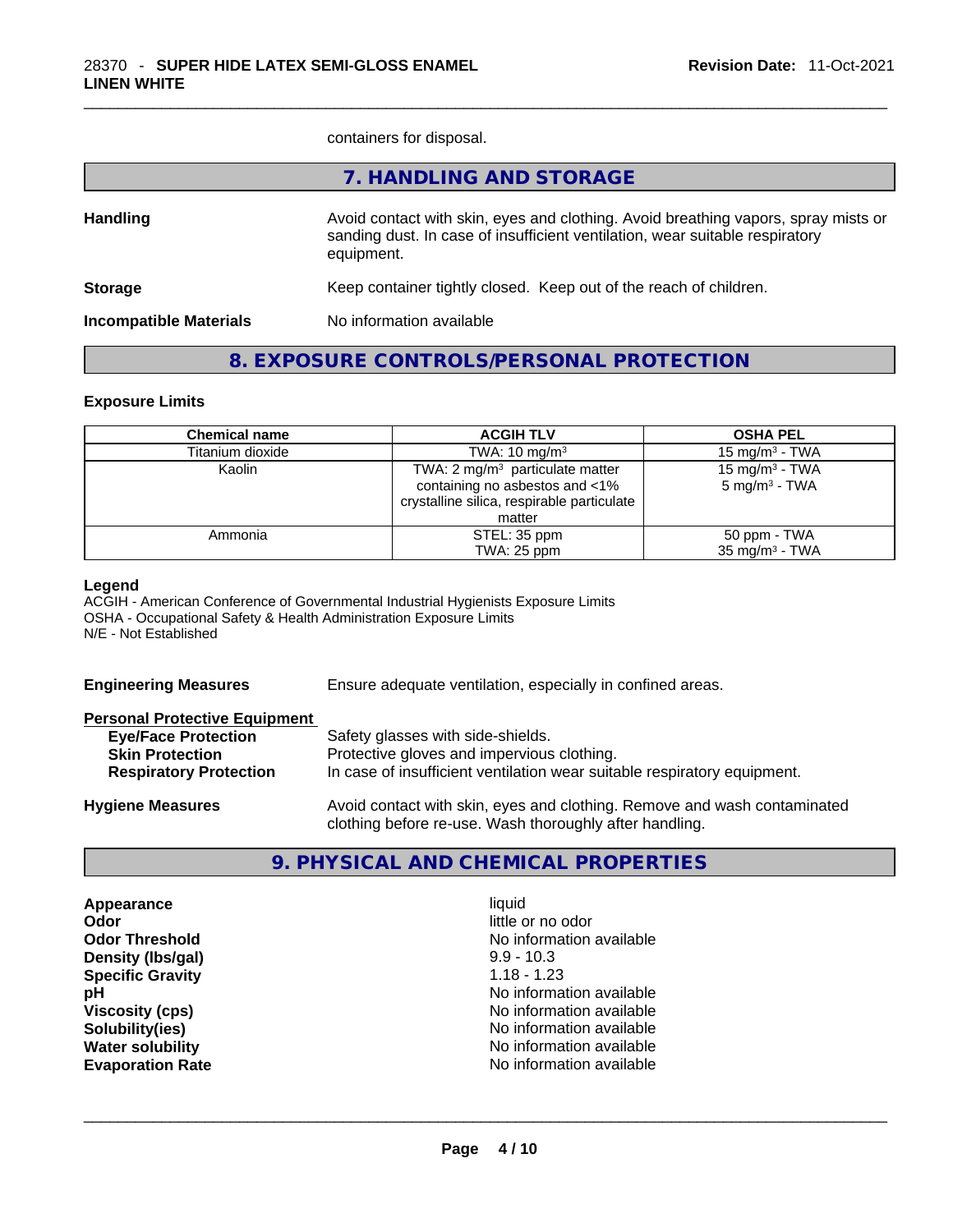**Vapor pressure Vapor pressure No information available Vapor density**<br> **We Solids**<br>
We Solids
25 - 45 **Wt. % Solids** 35 - 45 **Vol. % Solids Wt. % Volatiles** 55 - 65 **Vol. % Volatiles** 70 - 80 **VOC Regulatory Limit (g/L)** < 100 **Boiling Point (°F)** 212 **Boiling Point (°C) Freezing point (°F)** 32 **Freezing Point (°C)** 0<br> **Flash point (°F)** 0<br>
Not applicable **Flash point (°F)**<br> **Flash Point (°C)**<br> **Flash Point (°C)**<br> **Complicate State Additional Point (°C)**<br> **Not** applicable **Flash Point (°C) Method**<br> **Plammability (solid, gas)**<br> **Plammability (solid, gas)**<br> **Not** applicable **Flammability** (solid, gas) **Upper flammability limit:** Not applicable **Lower flammability limit:**<br> **Autoignition Temperature (°F)**<br>
Mo information available **Autoignition Temperature (°F) Autoignition Temperature (°C)** No information available **Decomposition Temperature (°F)** No information available **Decomposition Temperature (°C)** No information available **Partition coefficient** No information available

# **10. STABILITY AND REACTIVITY**

| <b>Reactivity</b>                         | Not Applicable                           |
|-------------------------------------------|------------------------------------------|
| <b>Chemical Stability</b>                 | Stable under normal conditions.          |
| <b>Conditions to avoid</b>                | Prevent from freezing.                   |
| <b>Incompatible Materials</b>             | No materials to be especially mentioned. |
| <b>Hazardous Decomposition Products</b>   | None under normal use.                   |
| <b>Possibility of hazardous reactions</b> | None under normal conditions of use.     |

**11. TOXICOLOGICAL INFORMATION** 

**Product Information Information on likely routes of exposure Principal Routes of Exposure** Eye contact, skin contact and inhalation. **Acute Toxicity Product Information** No information available **Symptoms related to the physical, chemical and toxicological characteristics Symptoms** No information available **Notifically and the set of the set of the set of the set of the set of the set of the set of the set of the set of the set of the set of the set of the set of the set of the set of the**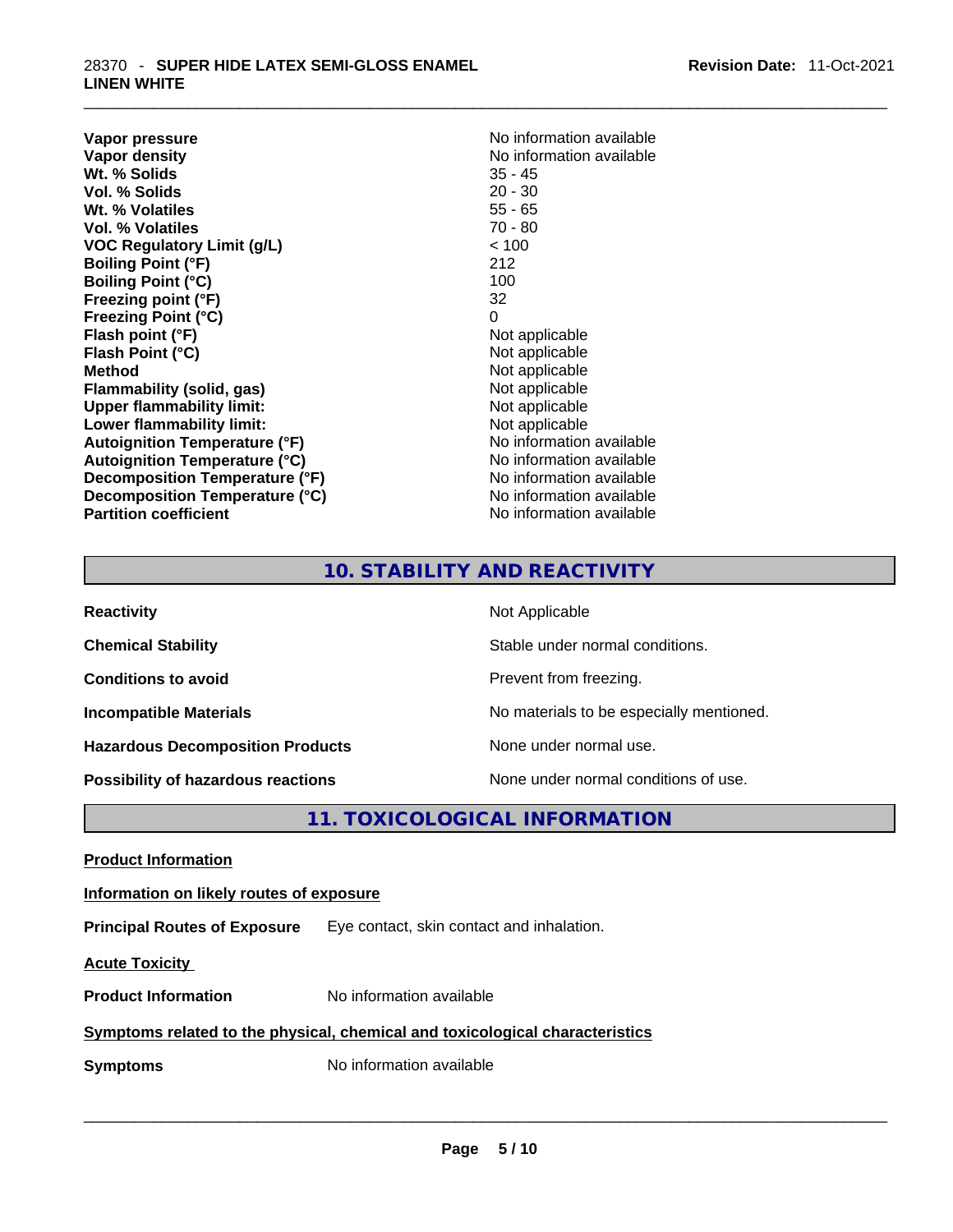#### **Delayed and immediate effects as well as chronic effects from short and long-term exposure**

| Eye contact                     | May cause slight irritation.                                                      |
|---------------------------------|-----------------------------------------------------------------------------------|
| <b>Skin contact</b>             | Substance may cause slight skin irritation. Prolonged or repeated contact may dry |
|                                 | skin and cause irritation.                                                        |
| <b>Inhalation</b>               | May cause irritation of respiratory tract.                                        |
| Ingestion                       | Ingestion may cause gastrointestinal irritation, nausea, vomiting and diarrhea.   |
| <b>Sensitization</b>            | No information available                                                          |
| <b>Neurological Effects</b>     | No information available.                                                         |
| <b>Mutagenic Effects</b>        | No information available.                                                         |
| <b>Reproductive Effects</b>     | Possible risk of impaired fertility. Possible risk of harm to the unborn child.   |
| <b>Developmental Effects</b>    | No information available.                                                         |
| Target organ effects            | No information available.                                                         |
| <b>STOT - single exposure</b>   | No information available.                                                         |
| <b>STOT - repeated exposure</b> | No information available.                                                         |
| Other adverse effects           | No information available.                                                         |
| <b>Aspiration Hazard</b>        | No information available                                                          |

#### **Numerical measures of toxicity**

#### **The following values are calculated based on chapter 3.1 of the GHS document**

| <b>ATEmix (oral)</b>                 | 46374 mg/kg  |
|--------------------------------------|--------------|
| <b>ATEmix (dermal)</b>               | 730800 mg/kg |
| <b>ATEmix (inhalation-dust/mist)</b> | 339.3 mg/L   |

### **Component Information**

| Chemical name                                                                                 | Oral LD50                                      | Dermal LD50              | Inhalation LC50         |
|-----------------------------------------------------------------------------------------------|------------------------------------------------|--------------------------|-------------------------|
| Titanium dioxide<br>13463-67-7                                                                | > 10000 mg/kg (Rat)                            |                          |                         |
| Kaolin<br>1332-58-7                                                                           | $> 5000$ mg/kg (Rat)                           | $>$ 5000 mg/kg (Rat)     |                         |
| Propanoic acid, 2-methyl-,<br>monoester with<br>2,2,4-trimethyl-1,3-pentanediol<br>25265-77-4 | $=$ 3200 mg/kg (Rat)                           | > 15200 mg/kg (Rat)      |                         |
| Propylene glycol<br>$57 - 55 - 6$                                                             | $= 20$ g/kg (Rat)                              | $= 20800$ mg/kg (Rabbit) |                         |
| Ammonia<br>7664-41-7                                                                          | $=$ 350 mg/kg (Rat)                            |                          | $= 2000$ ppm (Rat) 4 h  |
| Trimethylolpropane<br>77-99-6                                                                 | $= 14100$ mg/kg (Rat)<br>$= 14000$ mg/kg (Rat) |                          | $> 0.29$ mg/L (Rat) 4 h |

#### **Chronic Toxicity**

#### **Carcinogenicity**

*The information below indicates whether each agency has listed any ingredient as a carcinogen:.* 

| <b>Chemical name</b>    | IARC                 | <b>NTP</b> | OSHA   |
|-------------------------|----------------------|------------|--------|
|                         | Possible Human<br>2Β |            | ∟isted |
| ` Titanium 、<br>dioxide | Carcinoɑen           |            |        |

Titanium dioxide<br>
Carcinogen<br>
Carcinogen<br>
Carcinogen Listed<br>
Carcinogen Carcinogen Listed<br>
Carcinogen Carcinogen Listed<br>
Carcinogen Listed<br>
Carcinogen Listed<br>
Carcinogen Listed<br>
Carcinogen Listed<br>
Carcinogen Listed<br>
Carcin • Although IARC has classified titanium dioxide as possibly carcinogenic to humans (2B), their summary concludes: "No significant exposure to titanium dioxide is thought to occur during the use of products in which titanium dioxide is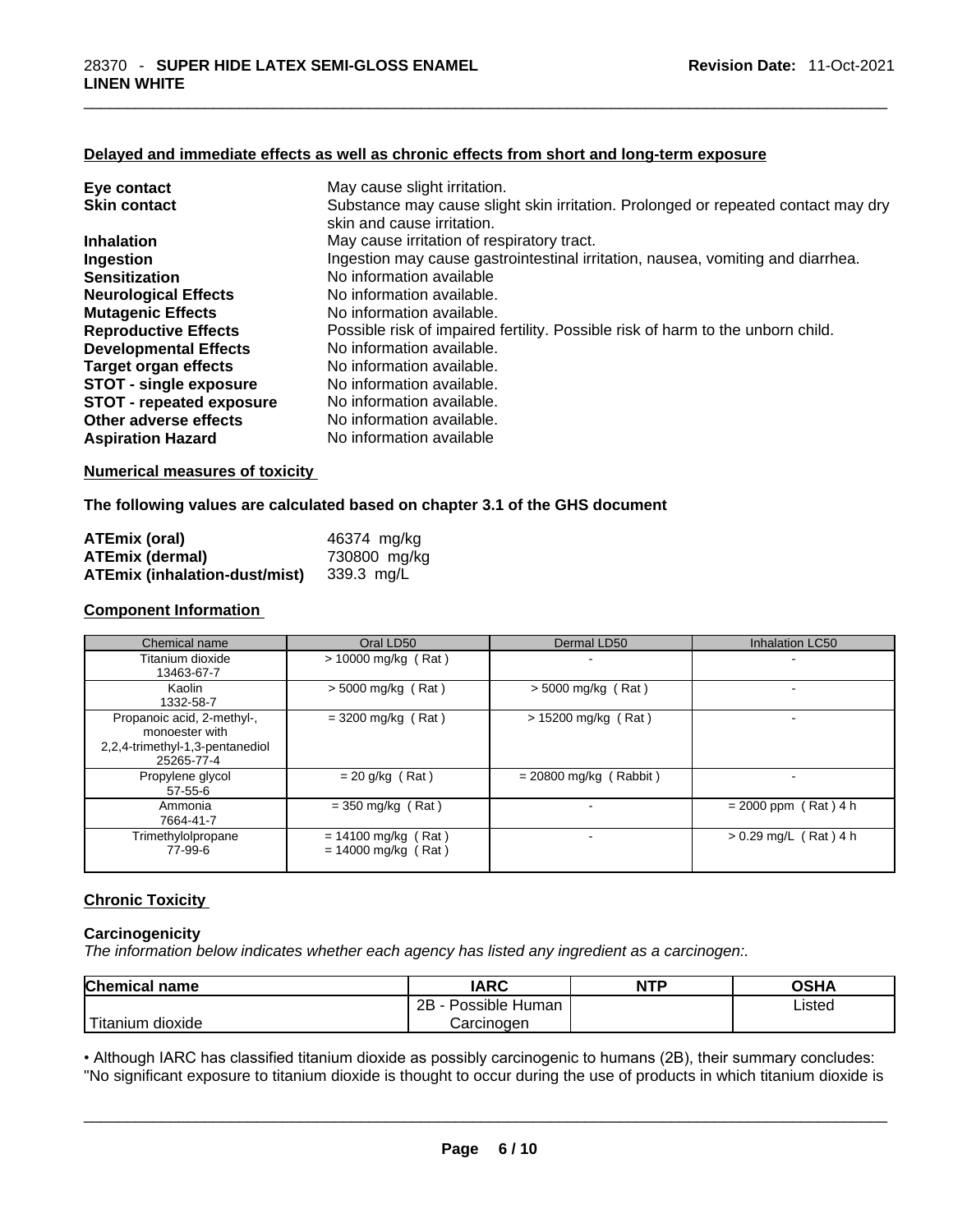bound to other materials, such as paint."

#### **Legend**

IARC - International Agency for Research on Cancer NTP - National Toxicity Program OSHA - Occupational Safety & Health Administration

**12. ECOLOGICAL INFORMATION** 

### **Ecotoxicity Effects**

The environmental impact of this product has not been fully investigated.

#### **Product Information**

#### **Acute Toxicity to Fish**

No information available

#### **Acute Toxicity to Aquatic Invertebrates**

No information available

#### **Acute Toxicity to Aquatic Plants**

No information available

#### **Persistence / Degradability**

No information available.

#### **Bioaccumulation**

There is no data for this product.

#### **Mobility in Environmental Media**

No information available.

#### **Ozone**

No information available

#### **Component Information**

#### **Acute Toxicity to Fish**

Titanium dioxide  $LC50:$  > 1000 mg/L (Fathead Minnow - 96 hr.) Propylene glycol LC50: 710 mg/L (Fathead Minnow - 96 hr.)

#### **Acute Toxicity to Aquatic Invertebrates**

Propylene glycol EC50: > 10000 mg/L (Daphnia magna - 24 hr.)

#### **Acute Toxicity to Aquatic Plants**

No information available \_\_\_\_\_\_\_\_\_\_\_\_\_\_\_\_\_\_\_\_\_\_\_\_\_\_\_\_\_\_\_\_\_\_\_\_\_\_\_\_\_\_\_\_\_\_\_\_\_\_\_\_\_\_\_\_\_\_\_\_\_\_\_\_\_\_\_\_\_\_\_\_\_\_\_\_\_\_\_\_\_\_\_\_\_\_\_\_\_\_\_\_\_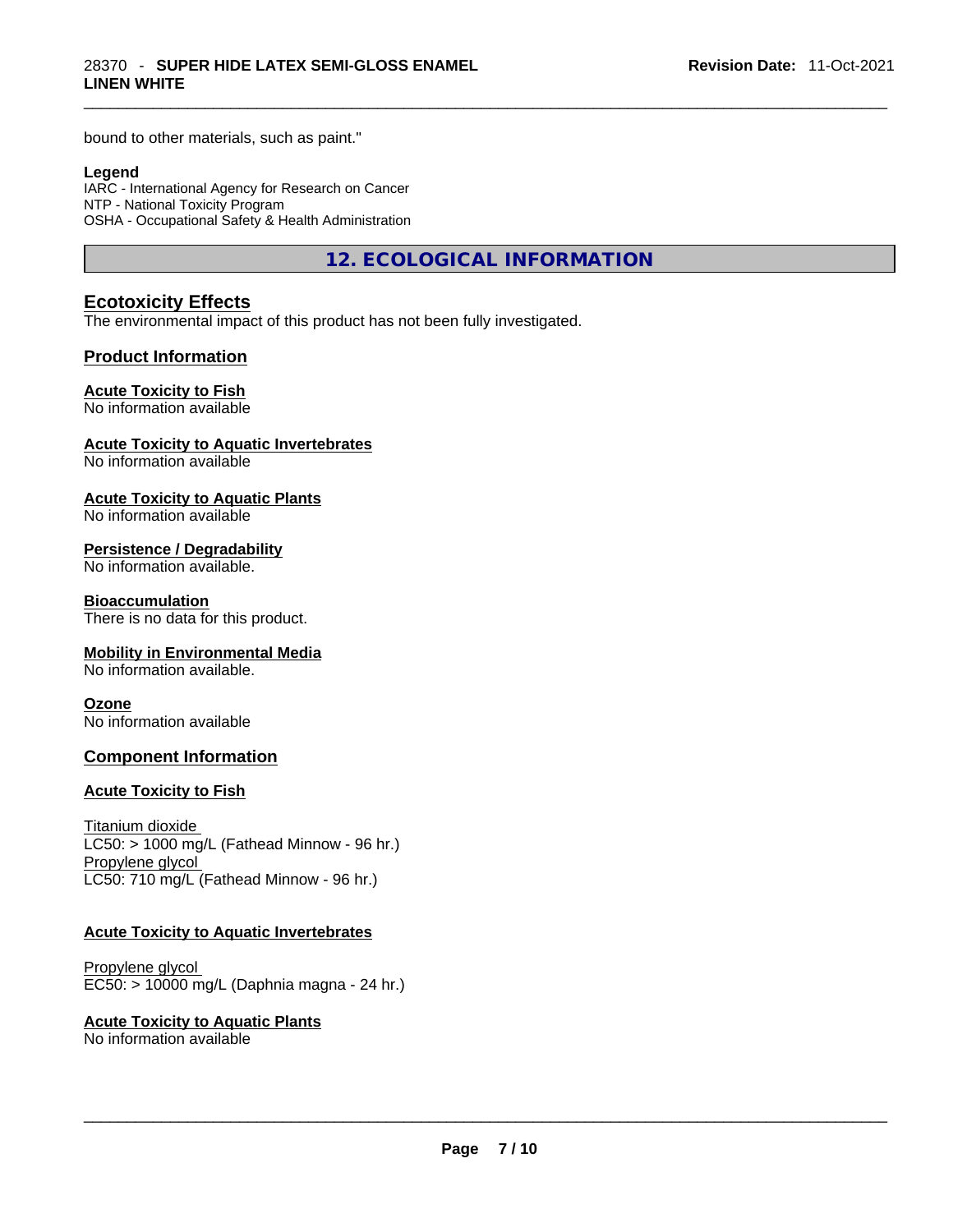| Dispose of in accordance with federal, state, and local regulations. Local<br><b>Waste Disposal Method</b><br>requirements may vary, consult your sanitation department or state-designated<br>environmental protection agency for more disposal options. |
|-----------------------------------------------------------------------------------------------------------------------------------------------------------------------------------------------------------------------------------------------------------|
|                                                                                                                                                                                                                                                           |
| 14. TRANSPORT INFORMATION                                                                                                                                                                                                                                 |
| Not regulated<br><b>DOT</b>                                                                                                                                                                                                                               |
| <b>ICAO/IATA</b><br>Not regulated                                                                                                                                                                                                                         |
| Not regulated<br><b>IMDG/IMO</b>                                                                                                                                                                                                                          |
| <b>15. REGULATORY INFORMATION</b>                                                                                                                                                                                                                         |

# **International Inventories**

| <b>TSCA: United States</b> | Yes - All components are listed or exempt. |
|----------------------------|--------------------------------------------|
| <b>DSL: Canada</b>         | Yes - All components are listed or exempt. |

# **Federal Regulations**

#### **SARA 311/312 hazardous categorization**

| Acute health hazard               | Nο  |
|-----------------------------------|-----|
| Chronic Health Hazard             | Yes |
| Fire hazard                       | N٥  |
| Sudden release of pressure hazard | No  |
| Reactive Hazard                   | N٥  |

#### **SARA 313**

Section 313 of Title III of the Superfund Amendments and Reauthorization Act of 1986 (SARA). This product contains a chemical or chemicals which are subject to the reporting requirements of the Act and Title 40 of the Code of Federal Regulations, Part 372:

*None*

**Clean Air Act,Section 112 Hazardous Air Pollutants (HAPs) (see 40 CFR 61)** This product contains the following HAPs:

*None*

# **US State Regulations**

# **California Proposition 65**

**A** WARNING: Cancer and Reproductive Harm– www.P65warnings.ca.gov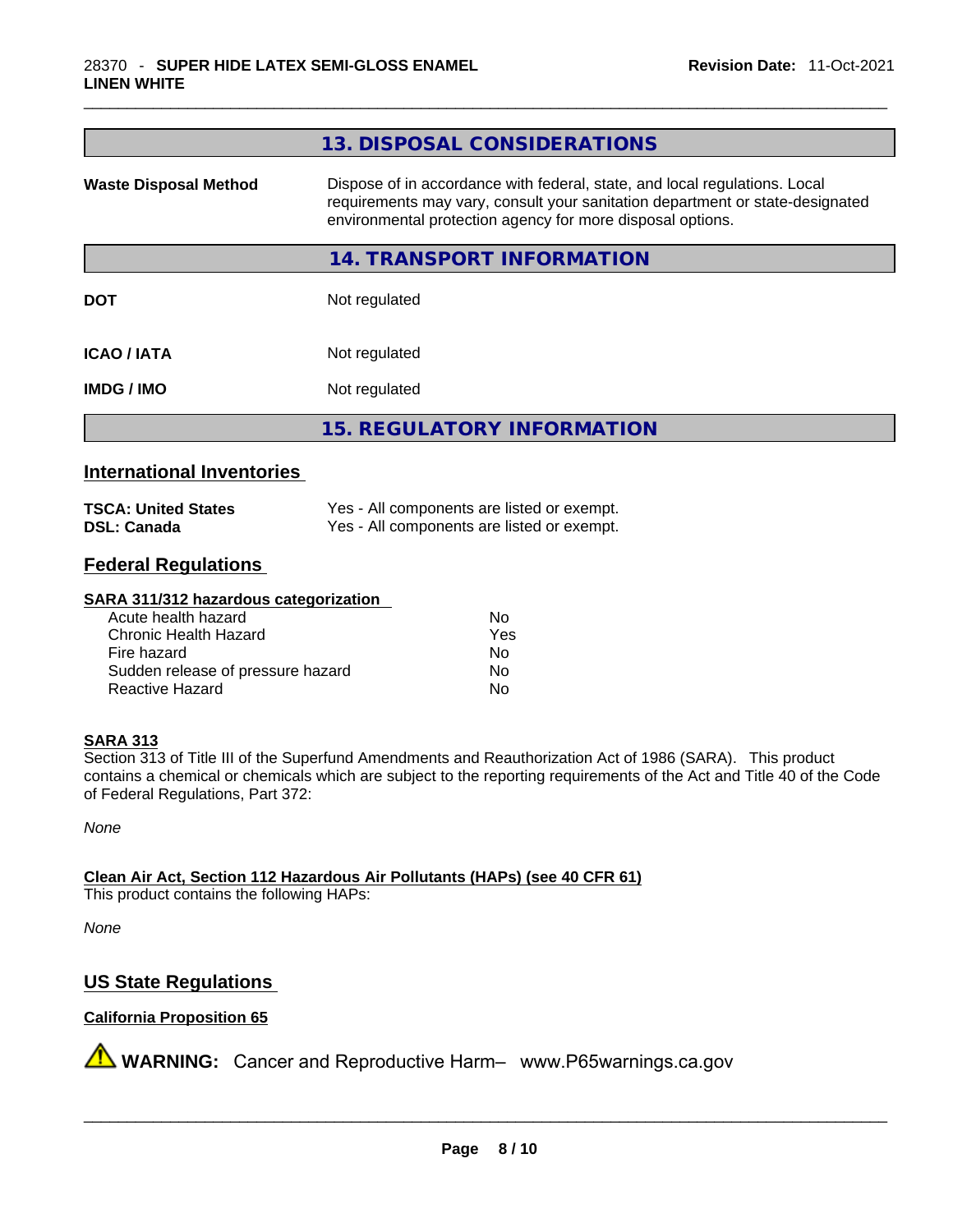#### **State Right-to-Know**

| <b>Chemical</b><br>name | Massachusetts | Jersev<br><b>Nev</b> | Pennsylvania |
|-------------------------|---------------|----------------------|--------------|
| <br>dioxide<br>litanium |               |                      |              |
| (aolin                  |               |                      |              |

#### **Legend**

X - Listed

# **16. OTHER INFORMATION**

| HMIS - | Health: $2^*$ | <b>Flammability: 0</b> | <b>Reactivity: 0 PPE: -</b> |  |
|--------|---------------|------------------------|-----------------------------|--|
|        |               |                        |                             |  |

#### **HMIS Legend**

- 0 Minimal Hazard
- 1 Slight Hazard
- 2 Moderate Hazard
- 3 Serious Hazard
- 4 Severe Hazard
- \* Chronic Hazard
- X Consult your supervisor or S.O.P. for "Special" handling instructions.

Note: The PPE rating has intentionally been left blank. Choose appropriate PPE that will protect employees from the hazards the material will *present under the actual normal conditions of use.* 

*Caution: HMISÒ ratings are based on a 0-4 rating scale, with 0 representing minimal hazards or risks, and 4 representing significant hazards or risks. Although HMISÒ ratings are not required on MSDSs under 29 CFR 1910.1200, the preparer, has chosen to provide them. HMISÒ ratings are to be used only in conjunction with a fully implemented HMISÒ program by workers who have received appropriate HMISÒ training. HMISÒ is a registered trade and service mark of the NPCA. HMISÒ materials may be purchased exclusively from J. J. Keller (800) 327-6868.* 

 **WARNING!** If you scrape, sand, or remove old paint, you may release lead dust. LEAD IS TOXIC. EXPOSURE TO LEAD DUST CAN CAUSE SERIOUS ILLNESS, SUCH AS BRAIN DAMAGE, ESPECIALLY IN CHILDREN. PREGNANT WOMEN SHOULD ALSO AVOID EXPOSURE.Wear a NIOSH approved respirator to control lead exposure. Clean up carefully with a HEPA vacuum and a wet mop. Before you start, find out how to protect yourself and your family by contacting the National Lead Information Hotline at 1-800-424-LEAD or log on to www.epa.gov/lead.

| <b>Prepared By</b>                               | <b>Product Stewardship Department</b><br>Benjamin Moore & Co.<br>101 Paragon Drive<br>Montvale, NJ 07645<br>800-225-5554 |  |  |
|--------------------------------------------------|--------------------------------------------------------------------------------------------------------------------------|--|--|
| <b>Revision Date:</b><br><b>Revision Summary</b> | 11-Oct-2021<br>Not available                                                                                             |  |  |

Disclaimer

The information contained herein is presented in good faith and believed to be accurate as of the effective date shown above. This information is furnished without warranty of any kind. Employers should use this information only as a **supplement to other information gathered by them and must make independent determination of suitability and** completeness of information from all sources to assure proper use of these materials and the safety and health of